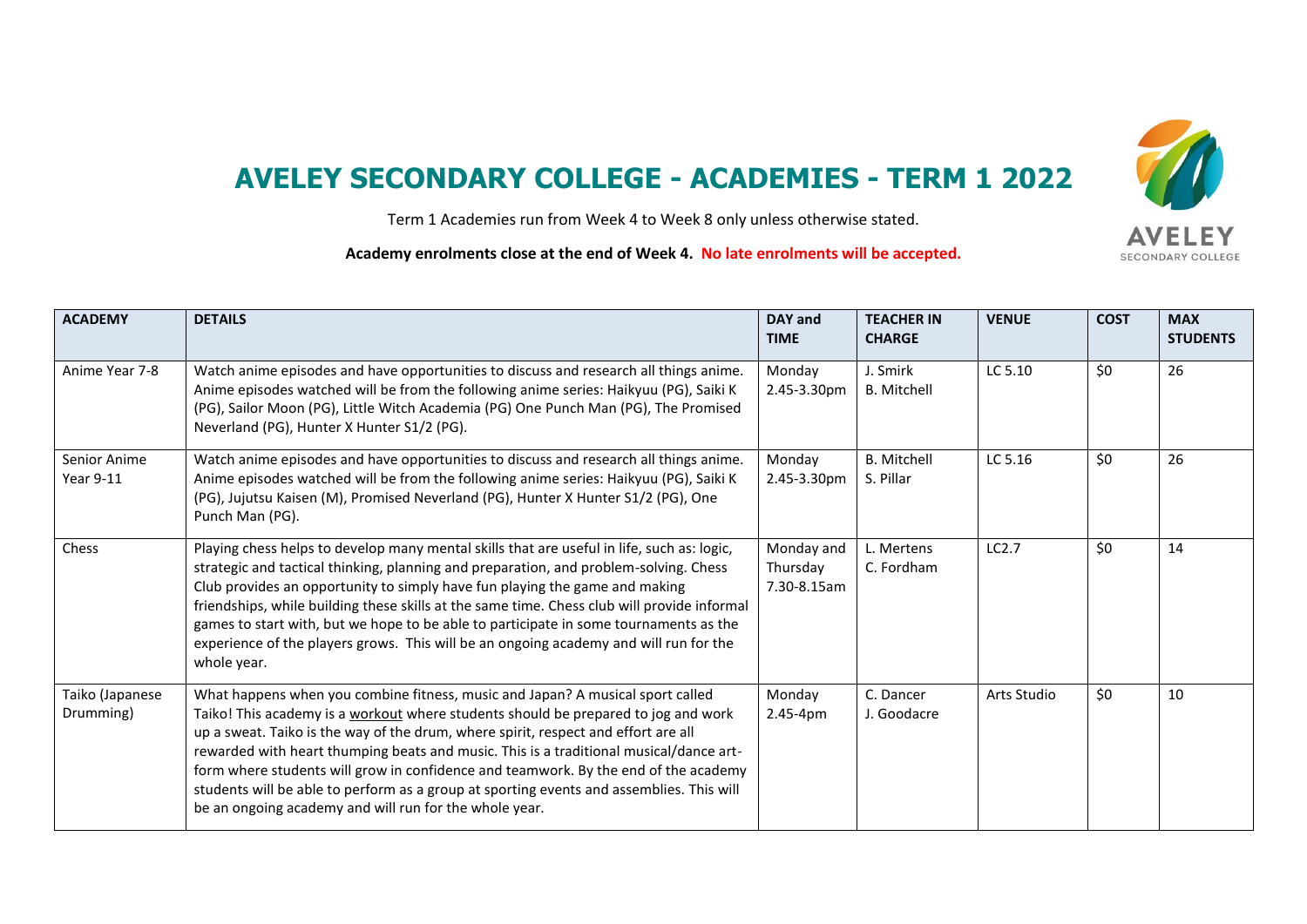| <b>Table Tennis</b>                              | Table tennis is a fun and easy to learn sport for students of all abilities, from complete<br>beginners to Olympic athletes. Yes, table tennis is an Olympic sport. Learn new skills,<br>challenge your friends and have fun. Everyone welcome!                                                                                                                                                                            | Thursday<br>2.45-3.45pm                  | C. Kirk<br>S. Harrison     | Sports Hall           | \$0 | 18 |
|--------------------------------------------------|----------------------------------------------------------------------------------------------------------------------------------------------------------------------------------------------------------------------------------------------------------------------------------------------------------------------------------------------------------------------------------------------------------------------------|------------------------------------------|----------------------------|-----------------------|-----|----|
| Rugby Year 9-11                                  | Students will be playing Rugby League rules which will involve physical contact. They<br>will be participating in drills and gameplay.<br>It is recommended that students wear rugby appropriate pants and tops rather than<br>the ASC sports uniform.                                                                                                                                                                     | Thursday<br>2.45-3.45pm                  | J. Imrie<br>J. Richardson  | Oval                  | \$0 | 26 |
| Soccer                                           | To learn fundamental soccer skills and develop individual and teamwork skills.                                                                                                                                                                                                                                                                                                                                             | Monday<br>2.45-3.30pm                    | J. Imrie<br>J. Richardson  | Oval                  | \$0 | 25 |
| Choir                                            | The student led choir is designed to enhance the musical, collaborative and expressive<br>qualities of all students. Musical opportunities are provided for every child to learn the<br>basic skills of singing, harmonising, developing song repertoire, broadening listening<br>skills and experiencing the interrelated nature of music with other cultures and content<br>areas.                                       | Tuesday<br>2.45-3.45pm                   | C. Dancer<br>J.Goodacre    | Arts Studio           | \$0 | 40 |
| Year 10 Chemistry<br>Catch Up Course             | This academy is designed to help Year 10 students revise Chemistry content from Years<br>7-9 so they can maximise their knowledge before starting Chemistry in Term 2. The<br>sessions will focus on Atomic Structure and Electron Configuration, Ions and Isotopes,<br>and Chemical Equations.                                                                                                                            | Monday<br>7.30-8.15am                    | T. Baines<br>S.Pillay      | Chem Lab 2<br>(SCCL2) | \$0 | 32 |
| Year 11 ATAR<br><b>Science Study</b><br>Sessions | This academy is designed to help Year 11 ATAR students dedicate an hour of study<br>towards their ATAR Science classes. This course is being delivered by a Chemistry<br>teacher, however students from Physics and Human Biology are welcome to join.                                                                                                                                                                     | Tuesday<br>2.45-3.45pm                   | T.Baines<br>C. De Leon     | Chem Lab 2<br>(SCCL2) | \$0 | 32 |
| Robotics (Year 10<br>& 11)                       | In the robotics academy students will work together to build a robot and compete in<br>the FIRST Robotics Competition. This academy will run until August. Due to the urgency<br>of the competition a notice has already been posted in SEQTA and all interested have<br>already signed up.                                                                                                                                | Tuesdays<br>and<br>Thursdays<br>2.40-4pm | C.Pilapil<br>J.Richardson  | <b>ITD</b>            | \$0 | 10 |
| Minecraft                                        | In the Minecraft Academy students will join together to play in an online Minecraft<br>world consisting of 30 players. They will build and battle each other in the freedom of<br>an open environment. They can choose to bond together to form alliances or venture<br>alone through the harsh Minecraft biomes. This is a great academy for students to build<br>friendships while working on their computer competency. | Friday<br>2.45-4.00pm                    | C. Pilapil<br>S. Broderick | <b>ITD</b>            | \$0 | 29 |